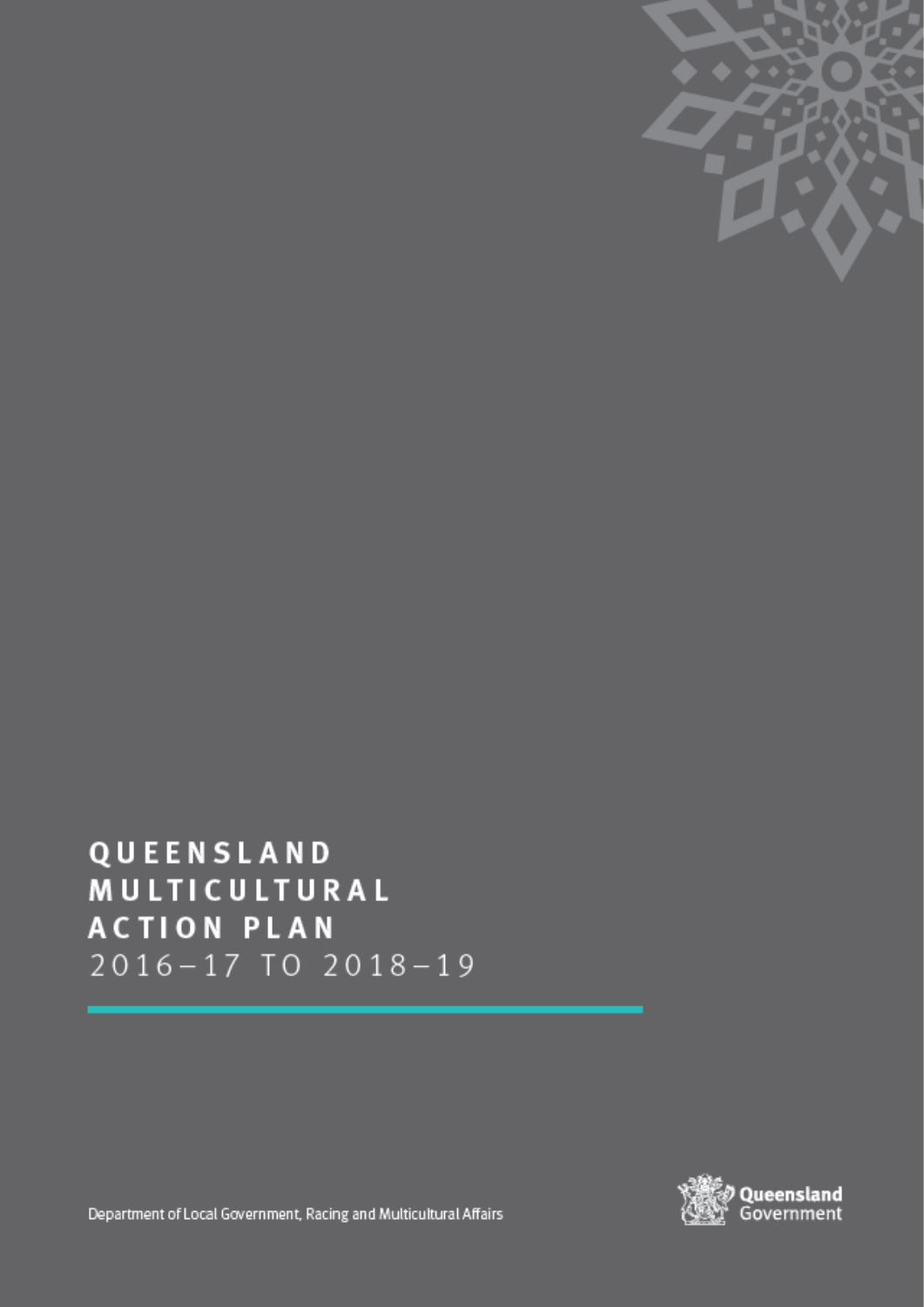#### **Status of actions**

The status of all actions in the *Queensland Multicultural Action Plan 2016-17 to 2018-19* are current as at 30 June 2019.

Actions marked *Completed* are those for which the intended outcomes were achieved within the period covered by this Action Plan.

Actions marked *Partially Completed* are those for which not all of the intended outcomes were achieved, nor necessarily expected to be achieved, within the period covered by this Action Plan.

Actions marked *Not Completed* are those for which the intended outcomes have not been achieved within the period covered by this Action Plan.

**A number of the completed and partially completed actions are continuing beyond the period covered by this Action Plan..**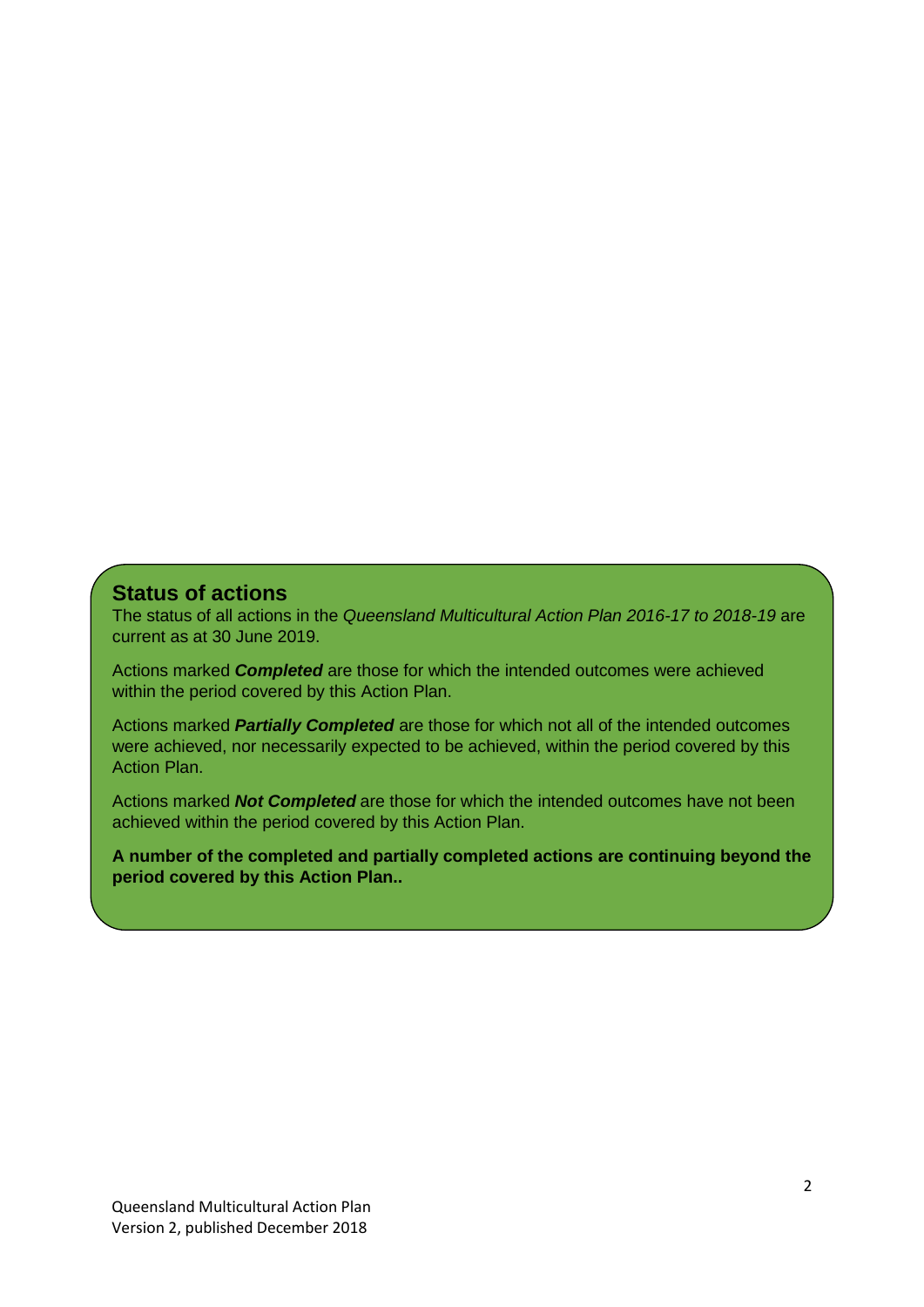## **Priority area 1: Culturally responsive government**

#### **Outcomes**

Improved knowledge about customers' diversity Culturally capable services and programs A productive, culturally capable and diverse workforce

#### **Improved knowledge about customers' diversity**

Queensland Government agencies are working together to support a consistent approach to collecting statistical information about the diversity of people who use their services. This will lead to better service planning, design and delivery, as we know more about the cultural and linguistic diversity of our customers.

| <b>Action</b>                                                                                                 | Lead               | <b>Status</b>                        |
|---------------------------------------------------------------------------------------------------------------|--------------------|--------------------------------------|
| Develop agency implementation plans outlining the                                                             | Multiple agencies: | 2016-17                              |
| steps needed for the government agency to collect<br>and report on the minimum mandatory indicators for       |                    | <b>Partially</b>                     |
| culturally diverse customers.                                                                                 | <b>DCSYW</b>       | <b>Completed</b>                     |
| Ensure relevant staff are aware of the minimum                                                                | <b>DHPW</b>        | 2016-19                              |
| mandatory indicators for culturally diverse customers<br>and of the importance of capturing this information. | <b>DJAG</b>        | <b>Partially</b>                     |
|                                                                                                               | <b>DoE</b>         | <b>Completed</b>                     |
| Develop a plan to ensure that the improved data                                                               | <b>DTMR</b>        | 2016-19                              |
| regarding culturally diverse customers is aggregated<br>and published on a regular basis, subject to all      | QCS                | <b>Partially</b><br><b>Completed</b> |
| privacy requirements being met.                                                                               | <b>QFES</b>        |                                      |
|                                                                                                               | QH, including HHS  |                                      |
|                                                                                                               | QPS <sup>1</sup>   |                                      |
|                                                                                                               |                    |                                      |

1

 $^1$  The QPS collects information for legitimate law enforcement purposes only and cannot collect or disclose customer information as outlined in the *Queensland Multicultural Policy: Our story, our future*. QPS officers across the state have access to the QPS Annual Environmental Scan which details cultural diversity trends in the community and which assists with QPS internal planning to address the needs of the whole community.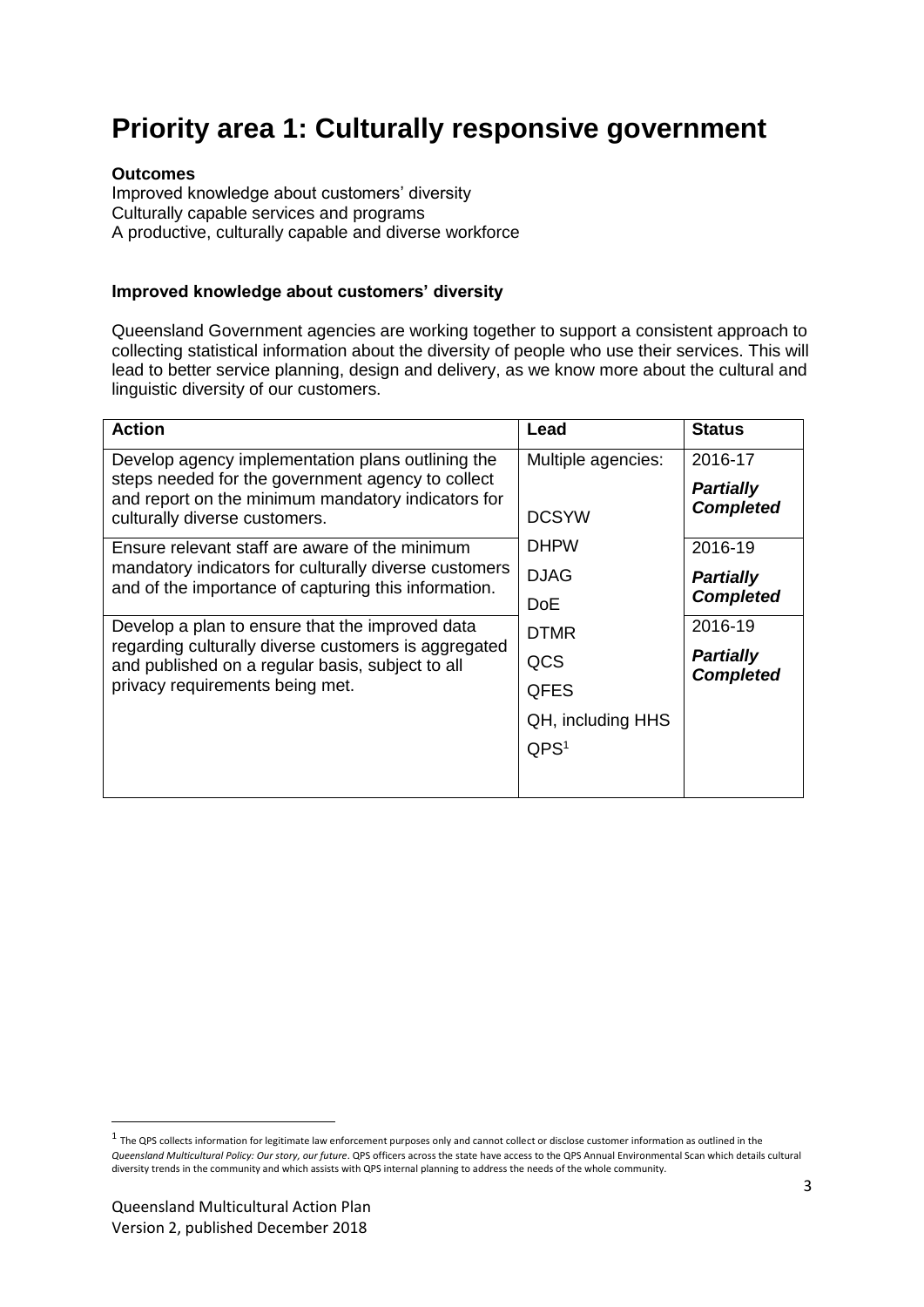#### **Culturally capable services and programs**

We are actively working to support cultural capability in service delivery, implementing strategies to engage with people from culturally diverse backgrounds and drive improved access to services to deliver better outcomes for individuals and communities.

| <b>Action</b>                                                                                                                                     | Lead                                                        | <b>Status</b>                        |
|---------------------------------------------------------------------------------------------------------------------------------------------------|-------------------------------------------------------------|--------------------------------------|
| Establish a panel of training providers to better                                                                                                 | <b>DLGRMA</b>                                               | 2016-19                              |
| support the cultural capability of organisations.                                                                                                 |                                                             | <b>Partially</b><br><b>Completed</b> |
| Ensure the cultural capability of staff by providing                                                                                              | <b>DESBT</b>                                                | $2016 - 19$                          |
| opportunities for training in cultural awareness and<br>working with interpreters.                                                                | <b>DTMR</b><br>QH<br><b>RTA</b><br><b>SLQ</b><br><b>DoE</b> | <b>Partially</b><br><b>Completed</b> |
| Target information to Queenslanders from culturally                                                                                               | <b>DNRME</b>                                                | $2016 - 19$                          |
| diverse backgrounds to help promote greater<br>understanding and participation by these<br>communities in energy and water issues.                |                                                             | <b>Completed</b>                     |
| Investigate the feasibility of a dedicated patient                                                                                                | QH                                                          | 2016-17                              |
| experience survey and developing tailored<br>engagement strategies for patients from diverse<br>backgrounds and their carers and families.        |                                                             | <b>Completed</b>                     |
| Undertake user experience testing when developing                                                                                                 | <b>RTA</b>                                                  | $2016 - 19$                          |
| new online tenancy services and conduct a<br>satisfaction survey for clients and community<br>organisations to assist with engagement strategies. |                                                             | <b>Partially</b><br><b>Completed</b> |
| Build the capability of the disability service sector to                                                                                          | <b>DCDSS</b>                                                | 2016-19                              |
| deliver supports and services to culturally diverse<br>Queenslanders in a National Disability Insurance<br>Scheme (NDIS) environment.             |                                                             | <b>Completed</b>                     |
| Embed the Queensland Language Services Policy                                                                                                     | <b>DCDSS</b>                                                | 2016-19                              |
| (LSP) and Multicultural Queensland Charter in the<br>Human Services Quality Framework to improve<br>access to funded services.                    |                                                             | <b>Completed</b>                     |
| Support the readiness of participants from diverse                                                                                                | <b>DCDSS</b>                                                | 2016–19                              |
| backgrounds to transition to the NDIS, including<br>strong engagement with family and support<br>networks.                                        |                                                             | <b>Completed</b>                     |
| Deliver a workforce capacity and capability building                                                                                              | <b>DCSYW</b>                                                | 2016-19                              |
| strategy to strengthen the cultural capability of the<br>domestic and family violence sector in Queensland.                                       |                                                             | <b>Partially</b><br><b>Completed</b> |
| Improve the cultural appropriateness of decision                                                                                                  | <b>DCSYW</b>                                                | 2016-19                              |
| making for families from diverse backgrounds<br>through the Collaborative Family Decision Making<br>Investment Strategy (2016-19).                |                                                             | <b>Completed</b>                     |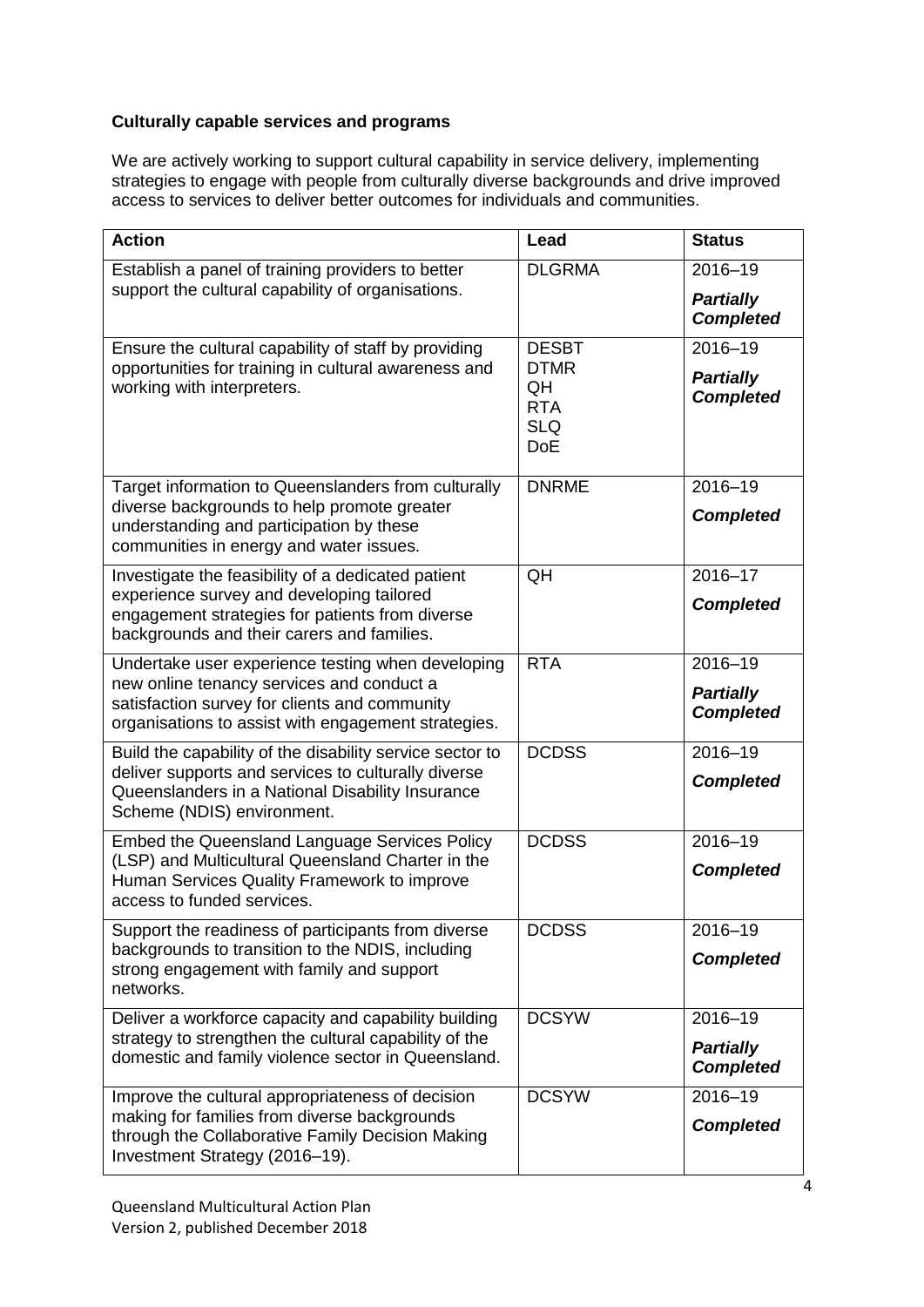| <b>Action</b>                                                                                                                                                                                                 | Lead          | <b>Status</b>                            |
|---------------------------------------------------------------------------------------------------------------------------------------------------------------------------------------------------------------|---------------|------------------------------------------|
| Promote opportunities for women from diverse<br>cultural backgrounds to participate on boards and in<br>leadership positions through the Toward Gender<br>Parity: Women on Boards initiative.                 | <b>DCSYW</b>  | 2016-19<br><b>Completed</b>              |
| Better meet the safety and support needs of women<br>and children from diverse backgrounds affected by<br>domestic and family violence through the rollout of<br>services funded in the 2016-17 State Budget. | <b>DCSYW</b>  | 2016-19<br><b>Completed</b>              |
| Target specific support for women from culturally<br>diverse backgrounds as part of the Logan/Beenleigh<br>domestic and family violence integrated response<br>trial.                                         | <b>DCSYW</b>  | 2016-19<br><b>Completed</b>              |
| Develop a resource on using interpreters and<br>translating information for services providing support<br>in domestic and family violence and sexual assault<br>situations.                                   | <b>DCSYW</b>  | 2016-19<br><b>Completed</b>              |
| Distribute funding for English as an additional<br>language or dialect to schools according to the<br>number of students who need the additional support<br>rather than on an enrolment basis.                | <b>DoE</b>    | 2016-17<br><b>Completed</b>              |
| Support the integration and delivery of services that<br>benefit all Queensland communities through<br>Community Hubs and Partnerships.                                                                       | <b>DSDMIP</b> | 2016-19<br><b>Completed</b>              |
| Implement an agency-specific language services<br>policy aligned with the LSP.                                                                                                                                | <b>LAQ</b>    | 2016-19<br><b>Completed</b>              |
| Improve collaboration across health portfolio<br>agencies to deliver better health services and<br>support for patients from diverse backgrounds and<br>their carers and families.                            | QH            | $2016 - 17$<br><b>Completed</b>          |
| Increase participation by people from diverse<br>cultural backgrounds in health promotion, prevention<br>and early intervention programs.                                                                     | QH            | 2016-19<br><b>Completed</b>              |
| Use the Framework for Mental Health in Multicultural<br>Australia: Towards culturally inclusive service<br>delivery within Queensland Health.                                                                 | QH            | 2016-19<br><b>Completed</b>              |
| Redevelop the department's multicultural health web<br>content to support better access to services and<br>health literacy for people from diverse cultural<br>backgrounds.                                   | QH            | 2016-19<br><b>Partially</b><br>completed |
| Increase availability of e-resources in languages<br>other than English in partnership with public<br>libraries.                                                                                              | <b>SLQ</b>    | 2016-17<br><b>Completed</b>              |
| Partner with and support multicultural community<br>organisations in the delivery of significant events to<br>enhance awareness of SLQ services and facilities.                                               | <b>SLQ</b>    | 2016-17<br><b>Completed</b>              |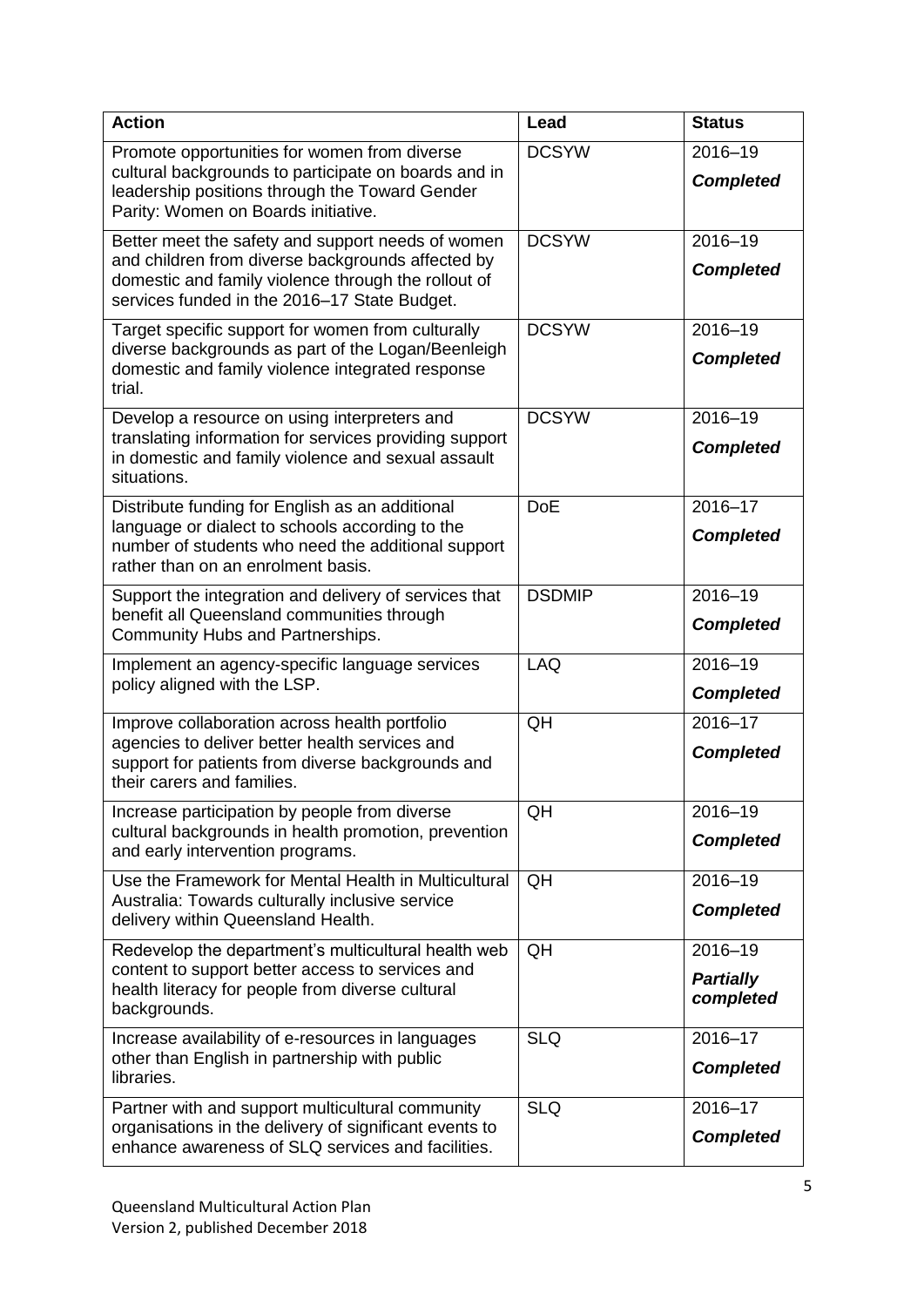| <b>Action</b>                                                                                                                                                                                                                                                                       | Lead                   | <b>Status</b>                                   |
|-------------------------------------------------------------------------------------------------------------------------------------------------------------------------------------------------------------------------------------------------------------------------------------|------------------------|-------------------------------------------------|
| Develop a new multicultural agency-specific strategy<br>aligned to the Multicultural Queensland Charter,<br>policy and action plan.                                                                                                                                                 | <b>RTA</b>             | 2016-19<br><b>Completed</b>                     |
| Deliver on the Queensland Youth Strategy vision of<br>an inclusive, respectful and supportive Queensland<br>for young people of all backgrounds.                                                                                                                                    | <b>DCSYW</b>           | 2016-19<br><b>Partially</b><br><b>Completed</b> |
| Engage with culturally diverse individuals and<br>communities to improve understanding of the full<br>range of housing and homelessness services,<br>including development of culturally appropriate<br>information resources.                                                      | <b>DHPW</b>            | 2016-19<br><b>Completed</b>                     |
| Deliver tenancy training to support more successful<br>tenancy outcomes for people from culturally diverse<br>backgrounds as and where appropriate, with a focus<br>on addressing the causes of housing vulnerability for<br>particular client groups.                              | <b>DHPW</b>            | 2016-19<br><b>Completed</b>                     |
| Include specific requirements for culturally capable<br>service delivery and practices in future funding<br>agreements for housing services.                                                                                                                                        | <b>DHPW</b>            | 2016-19<br><b>Completed</b>                     |
| Ensure equitable access for people from culturally<br>diverse backgrounds to affordable and secure<br>housing options through available services and<br>programs.                                                                                                                   | <b>DHPW</b>            | 2016-19<br><b>Completed</b>                     |
| Provide support for tenants to access culturally<br>appropriate services and programs.                                                                                                                                                                                              | <b>DHPW</b>            | 2016-19<br><b>Partially</b><br>completed        |
| Establish a whole-of-government standing offer<br>arrangement for interpreter and translation services<br>in partnership with other government departments.                                                                                                                         | QH                     | 2016-17<br><b>Completed</b>                     |
| Ensure diversity in recruitment for qualitative<br>research and quantitative studies when undertaking<br>community research to inform and improve<br>government services.                                                                                                           | <b>DHPW</b>            | 2016-18<br><b>Completed</b>                     |
| Develop tailored suicide prevention training and<br>materials to support people from culturally diverse<br>communities, particularly those from refugee<br>backgrounds.                                                                                                             | <b>QMHC</b>            | 2016-18<br><b>Completed</b>                     |
| Deliver flexible and innovative English language<br>programs that meet diverse student needs, including<br>those people with low literacy and/or limited prior<br>education, people who have caring responsibilities<br>and those who are vulnerable to being socially<br>isolated. | <b>TAFE Queensland</b> | 2016-19<br><b>Completed</b>                     |
| Target suitably qualified persons from culturally<br>diverse backgrounds to register their interest to                                                                                                                                                                              | QCAT                   | 2016-19<br><b>Completed</b>                     |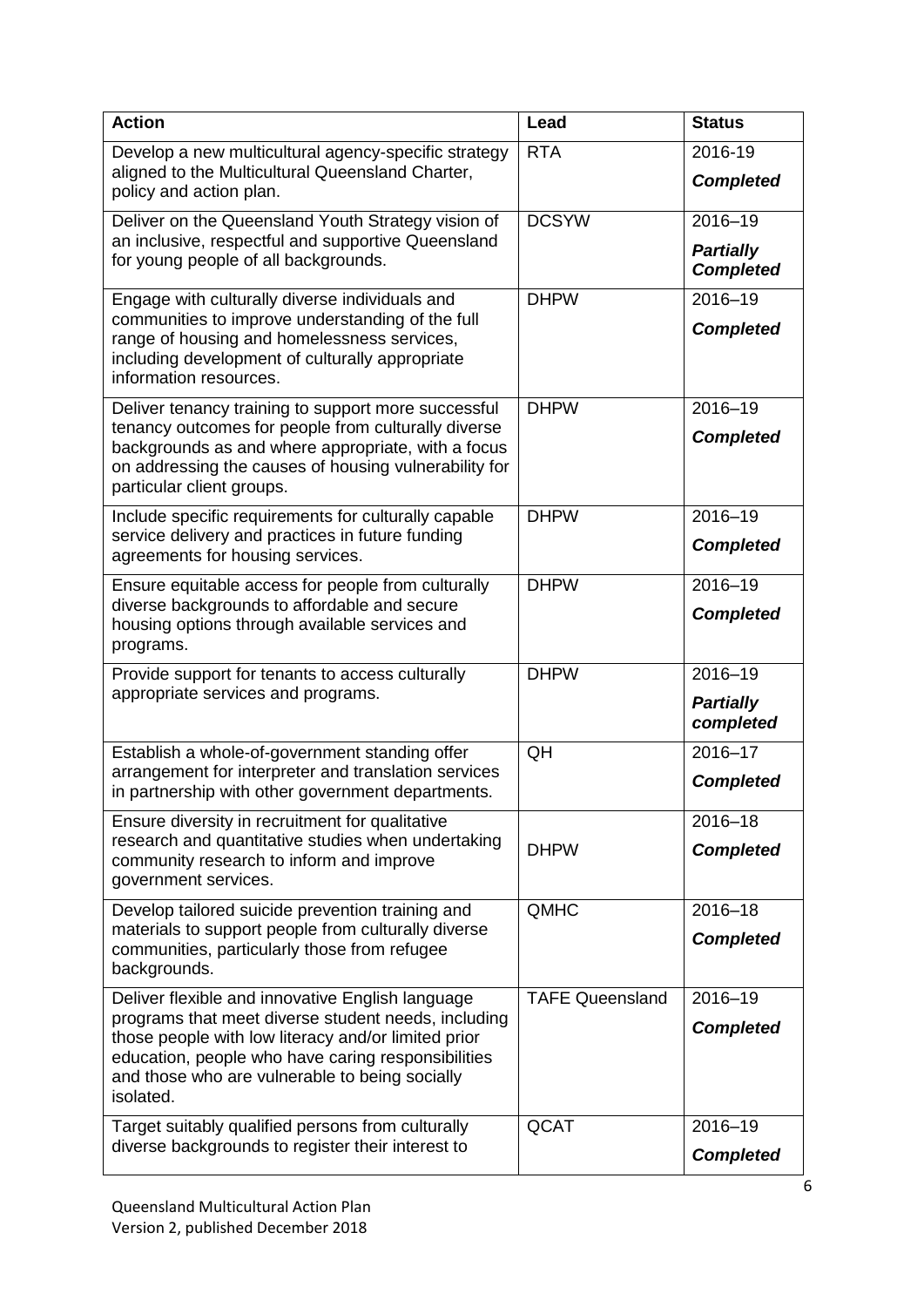| <b>Action</b>                                                                                      | Lead       | <b>Status</b>    |
|----------------------------------------------------------------------------------------------------|------------|------------------|
| become members of the Queensland Civil and<br>Administrative Tribunal.                             |            |                  |
| Raise awareness of voting and democratic                                                           | <b>ECQ</b> | 2016-19          |
| processes within culturally diverse communities<br>through a tailored democracy education program. |            | <b>Completed</b> |
| Ensure equitable access to religious visitors for                                                  | QCS        | 2016-19          |
| people of different faiths in correctional facilities.                                             |            | <b>Completed</b> |
| Translation of resources into 20 priority languages                                                | <b>DoF</b> | 2016-19          |
| other than English to improve participation in early<br>childhood education and care.              |            | <b>Completed</b> |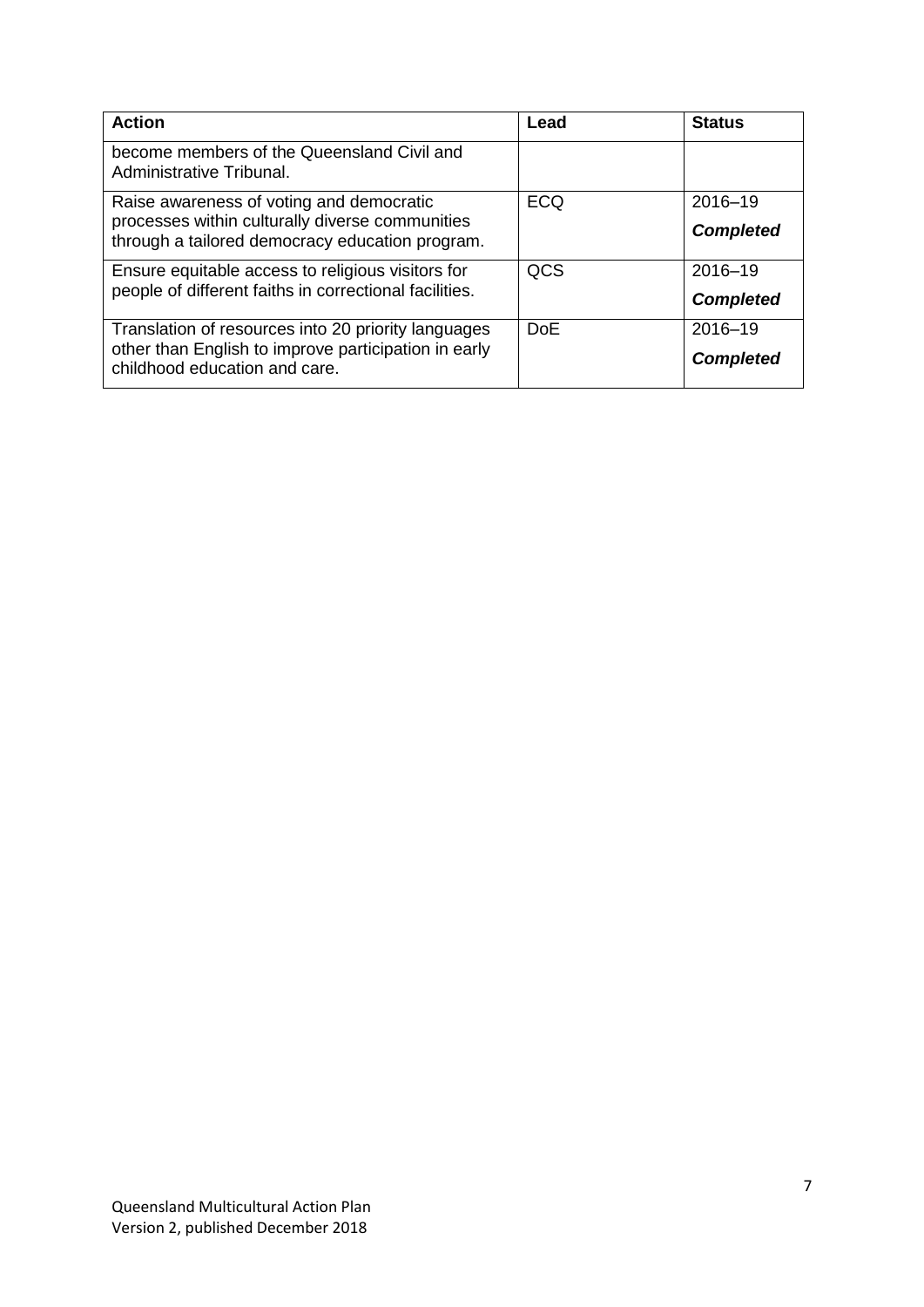#### **A productive, culturally capable and diverse workforce**

Develop and implement agency-level strategies for improving inclusive culture in the public service; and increasing workforce cultural diversity, aligned to the Queensland Multicultural Charter, Queensland Multicultural Policy and the Public Service Inclusion and Diversity Strategy.

| <b>Action</b>                                                                                                                                                                                                                | Lead                                                                                                                                   | <b>Status</b>                                   |
|------------------------------------------------------------------------------------------------------------------------------------------------------------------------------------------------------------------------------|----------------------------------------------------------------------------------------------------------------------------------------|-------------------------------------------------|
| Deliver on the Public Service Commission 2022<br>foundation non-English speaking background<br>diversity targets for the Queensland Public Sector.                                                                           | All departments                                                                                                                        | 2016-19<br><b>Partially</b><br><b>Completed</b> |
| Deliver agency-specific workforce inclusion and<br>diversity strategies that identify priority areas for<br>action to improve participation rates for diverse<br>Queenslanders.                                              | <b>DESBT</b><br><b>DNRME</b><br><b>DJAG</b><br><b>DCDSS</b><br><b>DCSYW</b><br><b>DES</b><br><b>DITID</b><br><b>DHPW</b><br><b>DoE</b> | 2016-19<br><b>Partially</b><br><b>Completed</b> |
| Provide training to address unconscious bias and<br>other barriers in recruitment and selection.                                                                                                                             | <b>DESBT</b><br><b>DTMR</b><br><b>DJAG</b><br><b>DCDSS</b><br><b>DCSYW</b><br><b>DSDMIP</b><br><b>DLGRMA</b><br><b>DoE</b>             | 2016-19<br><b>Partially</b><br><b>Completed</b> |
| Increase diversity in the QPS by providing police<br>recruit positions specifically for people from non-<br>English speaking backgrounds at the QPS Academy<br>through the Culturally and Linguistically Diverse<br>Program. | QPS                                                                                                                                    | 2016-19<br><b>Completed</b>                     |
| Participate in migrant work experience programs,<br>such as the Work and Welcome program.                                                                                                                                    | <b>SLQ</b><br><b>DTMR</b><br><b>DLGRMA</b>                                                                                             | $2016 - 19$<br><b>Completed</b>                 |
| Strengthen cultural capability components of<br>tenancy management, training and support for<br>housing staff.                                                                                                               | <b>DHPW</b>                                                                                                                            | 2016-19<br><b>Completed</b>                     |
| Review recruitment strategies to include<br>employment of bilingual and multilingual staff to<br>support the needs of clients from culturally diverse<br>backgrounds.                                                        | <b>RTA</b>                                                                                                                             | 2016-17<br><b>Completed</b>                     |
| Employ community liaison officers for new and<br>emerging communities to ensure a productive,<br>culturally capable and diverse workforce in the<br>delivery of English language programs.                                   | <b>TAFE Queensland</b>                                                                                                                 | 2016-17<br><b>Completed</b>                     |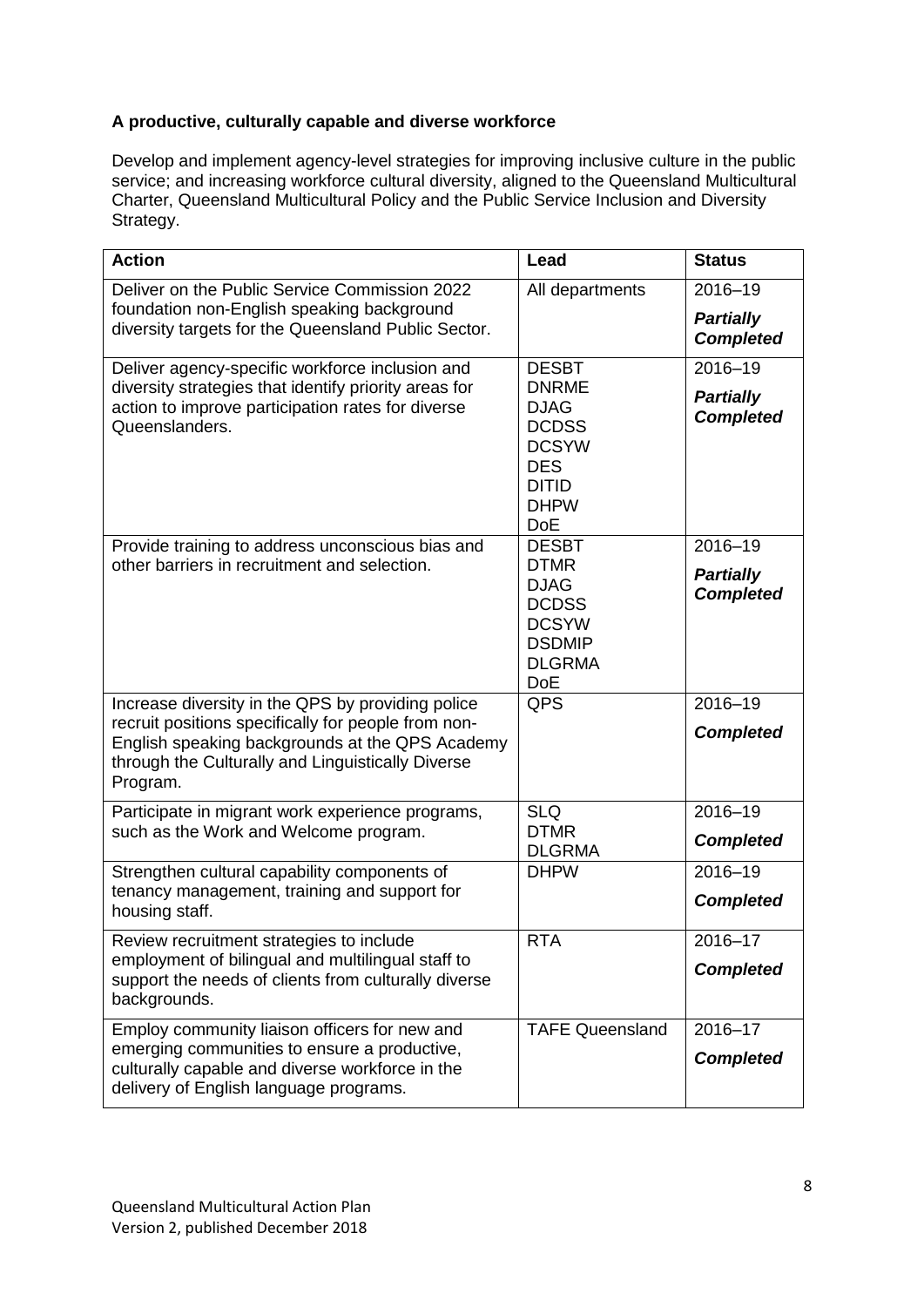# **SPOTLIGHT ON: Support for refugees and people seeking asylum**

These actions draw on a number of outcomes, and target support for people seeking asylum and refugees in Queensland.

| <b>Action</b>                                                                                                                                                             | Lead          | <b>Status</b>                   |
|---------------------------------------------------------------------------------------------------------------------------------------------------------------------------|---------------|---------------------------------|
| Actively support improved outcomes for refugees<br>and people seeking asylum by working with<br>government and non-government partners to<br>improve settlement outcomes. | <b>DLGRMA</b> | 2016-19<br><b>Completed</b>     |
| Deliver 50 per cent concession fares to people<br>seeking asylum and jobseekers through the Fairer<br>Fares package.                                                      | <b>DTMR</b>   | 2016-17<br><b>Completed</b>     |
| Develop and implement a refugee health and<br>wellbeing policy and action plan under the Refugee<br>Health and Wellbeing: A Strategic Framework for<br>Queensland 2016.   | QH            | 2016-19<br><b>Completed</b>     |
| Improve access to playgroups for children and<br>families from asylum seeker and refugee<br>backgrounds.                                                                  | <b>DoE</b>    | 2016-19<br><b>Completed</b>     |
| Improve access to kindergarten programs,<br>especially for people seeking asylum and refugees.                                                                            | <b>DoE</b>    | 2016-19<br><b>Completed</b>     |
| Develop resources for principals and teachers to<br>deliver effective support for students from a refugee<br>or asylum seeker background.                                 | <b>DoE</b>    | 2016-19<br><b>Completed</b>     |
| Provide people seeking asylum in Queensland with<br>access to the electricity rebate.                                                                                     | <b>DNRME</b>  | $2017 - 19$<br><b>Completed</b> |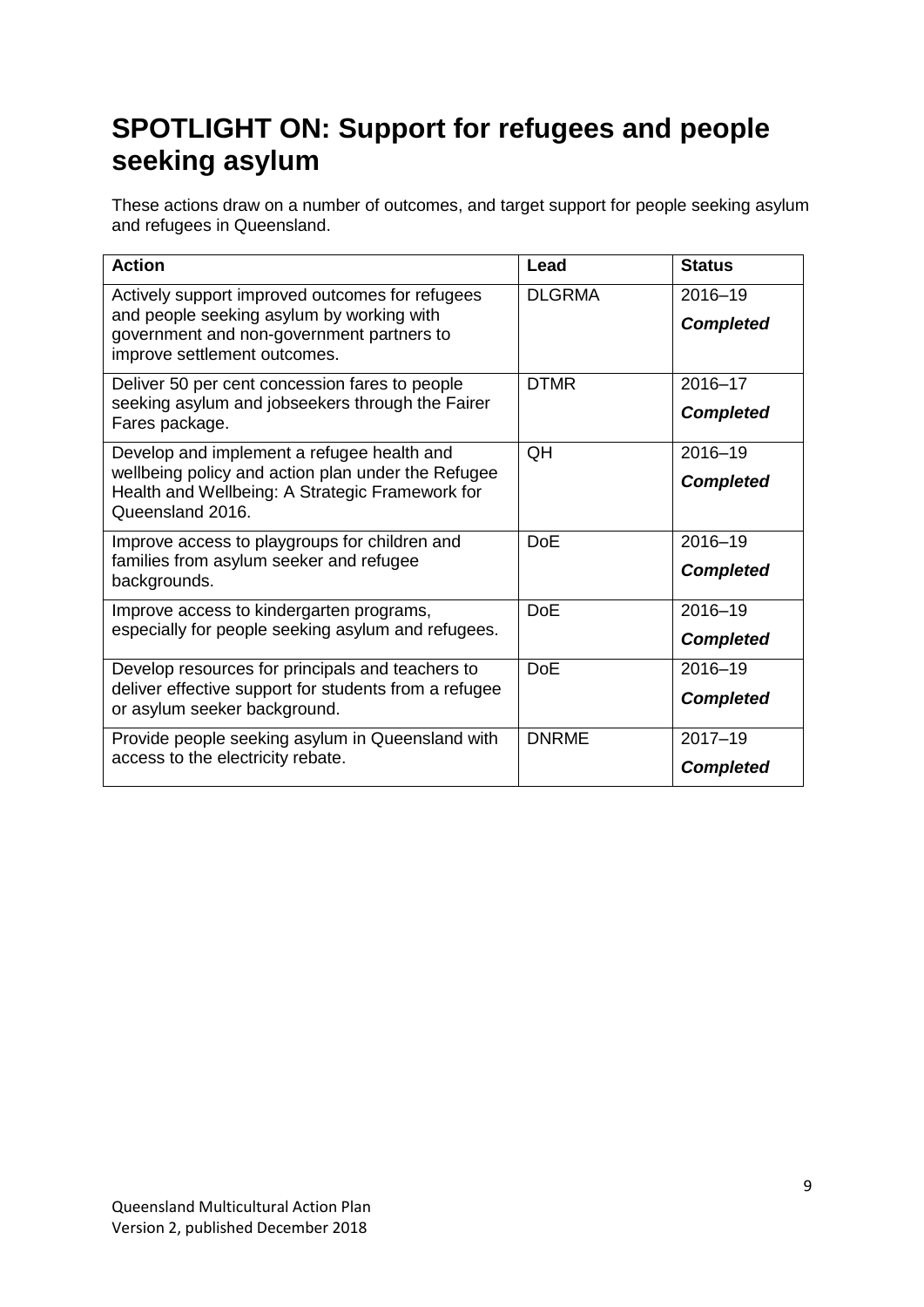### **Priority area 2: Inclusive, harmonious and united communities**

#### **Outcomes**

Recognition and respect for Aboriginal and Torres Strait Islander heritage and culture Queenslanders celebrate our multicultural identity Connected and resilient communities A respectful and inclusive narrative about diversity

#### **Recognition and respect for Aboriginal and Torres Strait Islander heritage and culture**

We are investing in programs that build recognition and respect for Aboriginal and Torres Strait Islander heritage and culture; and bridge connections between the first peoples and the broader community.

| <b>Action</b>                                                                                                                                                                                                                                                           | Lead          | <b>Status</b>                   |
|-------------------------------------------------------------------------------------------------------------------------------------------------------------------------------------------------------------------------------------------------------------------------|---------------|---------------------------------|
| Support opportunities through multicultural grants<br>funding, which foster stronger connections between<br>migrant and refugee communities and Aboriginal<br>and Torres Strait Islander communities.                                                                   | <b>DLGRMA</b> | $2017 - 19$<br><b>Completed</b> |
| Partner with DLGRMA to strengthen connections<br>between Traditional Owners and Elders, and newly<br>arrived refugees and migrants in regions across<br>Queensland, including promoting welcome to<br>country ceremonies.                                               | <b>DATSIP</b> | $2017 - 19$<br><b>Completed</b> |
| Partner with DATSIP to increase recognition and<br>respect across culturally diverse communities for<br>Aboriginal and Torres Strait Islander heritage and<br>culture, build Queensland's story of inclusion and<br>ensure our communities are connected and resilient. | <b>DLGRMA</b> | $2017 - 19$<br><b>Completed</b> |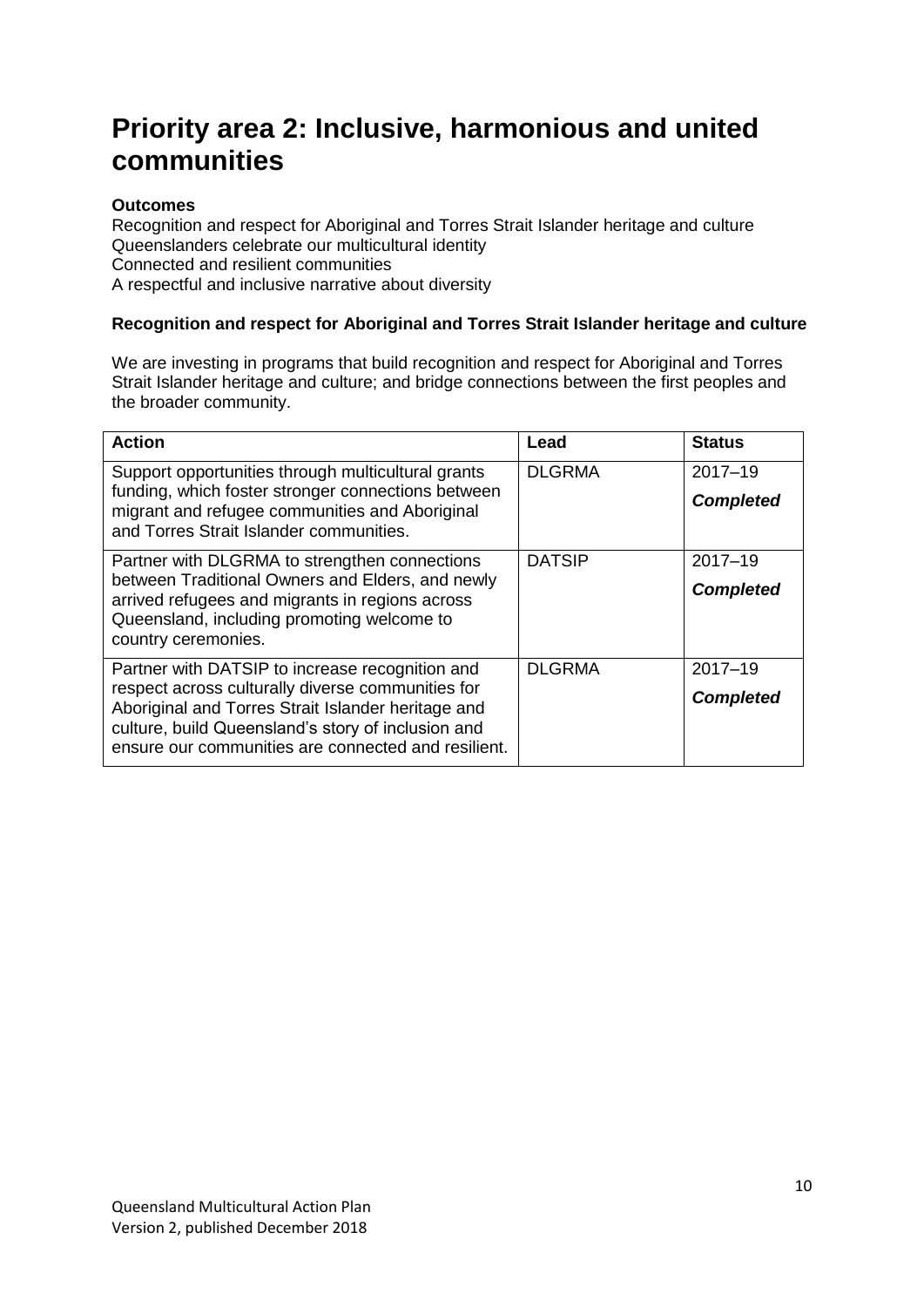#### **Queenslanders celebrate our multicultural identity**

We are delivering actions which celebrate and promote our rich multicultural history and bring the Multicultural Queensland Charter to life.

| <b>Action</b>                                                                                                                                                                                             | Lead                                                                   | <b>Status</b>                   |
|-----------------------------------------------------------------------------------------------------------------------------------------------------------------------------------------------------------|------------------------------------------------------------------------|---------------------------------|
| Deliver the Multicultural Queensland Ambassador<br>Program to engage businesses, organisations and<br>local governments on practical ways to adopt and<br>implement the Multicultural Queensland Charter. | <b>DLGRMA</b>                                                          | 2016-18<br><b>Completed</b>     |
| Promote and celebrate Queensland's multicultural<br>identity and increase awareness of the benefits of<br>multiculturalism through the Celebrating Multicultural<br>Queensland grants program.            | <b>DLGRMA</b>                                                          | 2016-19<br><b>Completed</b>     |
| Celebrate events that promote cultural respect and<br>understanding, increase awareness of Queensland's<br>multicultural identity and address racism.                                                     | <b>DESBT</b><br><b>RTA</b><br><b>DES</b><br><b>DITID</b><br><b>DoE</b> | $2016 - 19$<br><b>Completed</b> |
| Showcase Queensland's rich multicultural heritage<br>and archival records through social media.                                                                                                           | Queensland<br>State Archives,<br><b>DHPW</b>                           | 2016-17<br><b>Completed</b>     |
| Celebrate multicultural communities throughout<br>Queensland as part of celebrations and legacy<br>projects for the Gold Coast 2018 Commonwealth<br>Games.                                                | <b>DITID</b><br>(Commonwealth<br>Games)                                | $2016 - 18$<br><b>Completed</b> |
| Deliver culturally inclusive programming that<br>responds to audiences from diverse cultural<br>backgrounds.                                                                                              | Queensland Art<br>Gallery/Gallery of<br>Modern Art                     | 2016-17<br><b>Completed</b>     |
| Engage in a program of activities with communities<br>from across Queensland that draw on and increase<br>access to our rich multicultural collections.                                                   | Queensland<br>Museum                                                   | 2016-19<br><b>Completed</b>     |
| Work with multicultural communities to develop a<br>program of audience engagement activities for those<br>communities.                                                                                   | Queensland<br><b>Performing Arts</b><br>Centre                         | 2016-19<br><b>Completed</b>     |
| Enhance the representation of Queensland's rich<br>cultural heritage and identity in the John Oxley<br>Library collection.                                                                                | <b>SLQ</b>                                                             | 2016-17<br><b>Completed</b>     |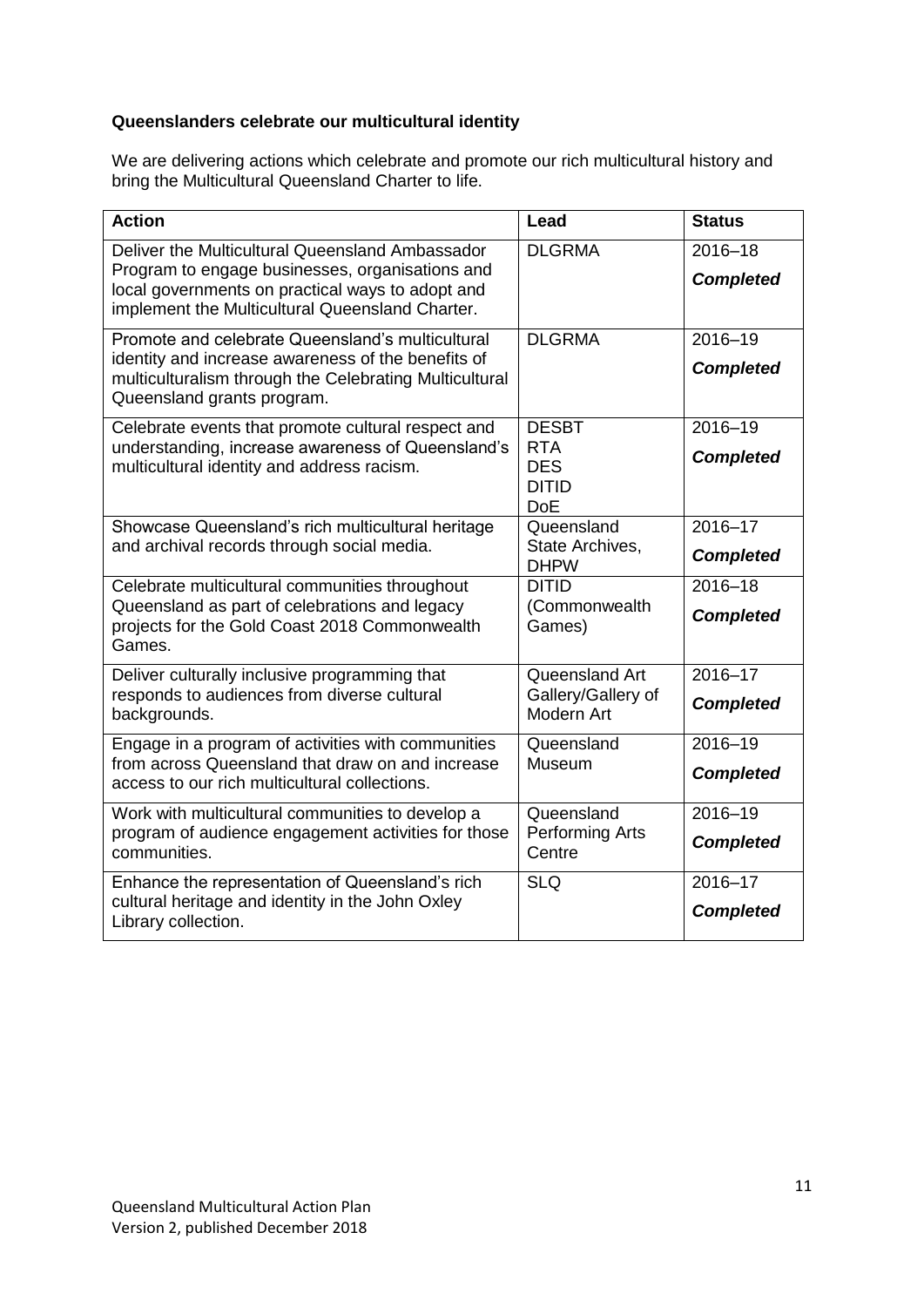#### **Connected and resilient communities**

We are driving actions to build more connected and resilient communities, where people feel a strong sense of welcome and belonging.

| <b>Action</b>                                                                                                                                   | Lead                           | <b>Status</b>                 |
|-------------------------------------------------------------------------------------------------------------------------------------------------|--------------------------------|-------------------------------|
| Deliver inclusive communities projects, including<br>community conversations, to build social cohesion<br>on the Sunshine Coast and Gold Coast. | <b>ADCQ</b>                    | 2016-18<br><b>Completed</b>   |
| Increase access to arts and cultural experiences<br>created by or aimed at people from diverse                                                  | Arts Queensland,<br><b>DES</b> | 2016-19                       |
| backgrounds across the state through funding to<br>organisations and individuals.                                                               |                                | <b>Completed</b>              |
| Support social connectedness and foster<br>intercultural activities through our investment in the                                               | <b>DLGRMA</b>                  | 2016-19                       |
| Community Action for a Multicultural Society<br>program and projects.                                                                           |                                | <b>Completed</b>              |
| <b>Encourage Queenslanders from diverse</b>                                                                                                     | <b>DHPW</b>                    | 2016-19                       |
| backgrounds to participate in sport and active<br>recreation, including through targeted promotion of<br>Get Started Vouchers to communities.   |                                | <b>Completed</b>              |
| Support older people from all backgrounds through                                                                                               | <b>DCDSS</b>                   | 2016-19                       |
| the implementation of the Queensland: an age-<br>friendly community action plan.                                                                |                                | <b>Partially</b><br>completed |
| Host receptions for multi-faith leaders and various<br>culturally diverse communities to bridge community<br>connections and promote harmony.   | <b>DPC</b>                     | 2016-19<br><b>Completed</b>   |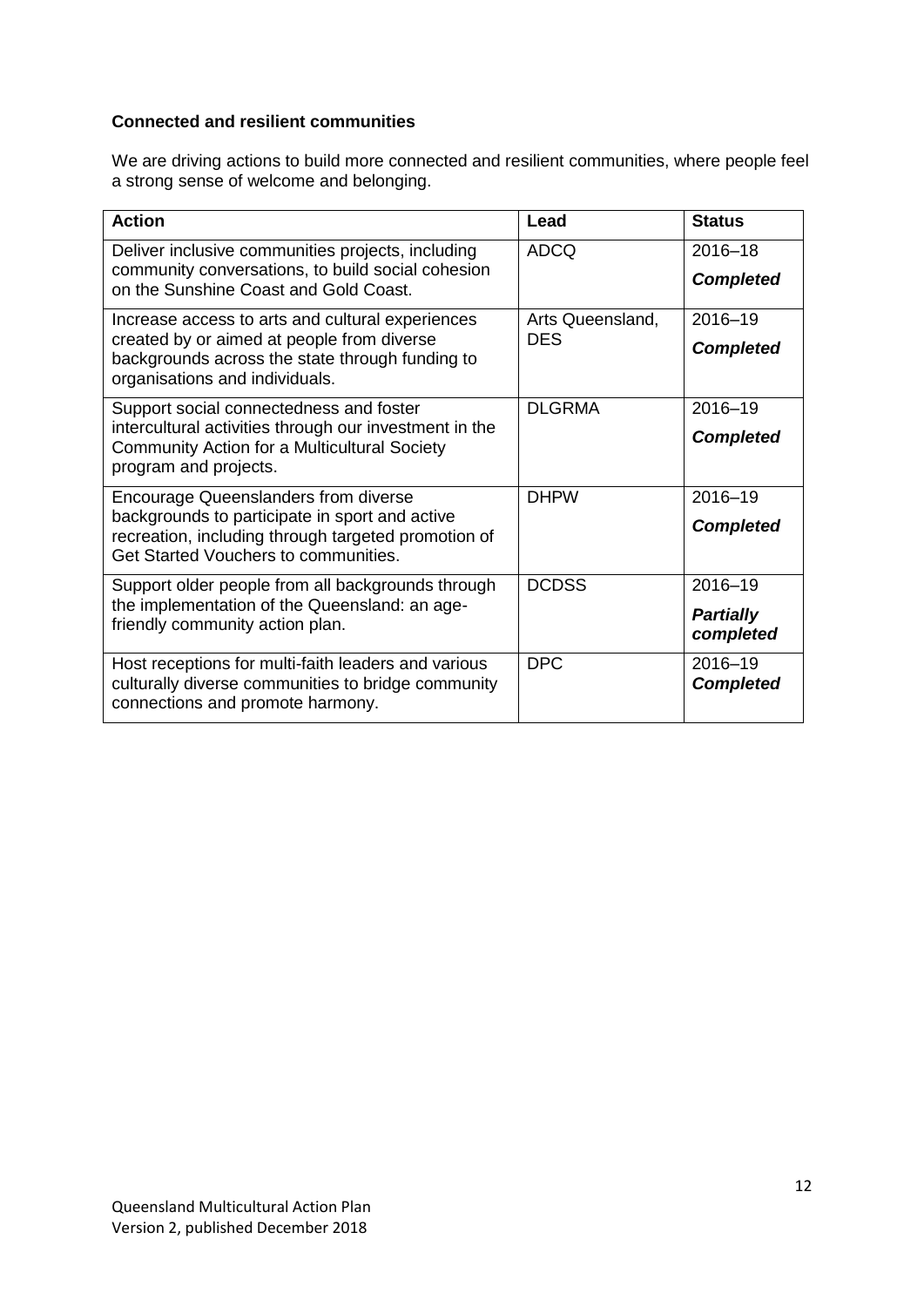#### **A respectful and inclusive narrative about diversity**

We are delivering actions aimed at promoting a positive public narrative which is respectful, fact based and builds understanding across and between communities.

| <b>Action</b>                                                                                                                                                                                                     | Lead                                 | <b>Status</b>                            |
|-------------------------------------------------------------------------------------------------------------------------------------------------------------------------------------------------------------------|--------------------------------------|------------------------------------------|
| Use industry forums and stakeholder engagement<br>activities to promote the Multicultural Queensland<br>Charter including addressing discrimination in the<br>private rental market.                              | <b>RTA</b>                           | 2016-19<br><b>Partially</b><br>completed |
| Deliver a suite of initiatives and programs to support<br>culturally diverse audiences and artists and promote<br>our state's multicultural stories.                                                              | Queensland<br><b>Theatre Company</b> | 2016-19<br><b>Completed</b>              |
| Deliver training programs which provide information<br>on discrimination law, unconscious bias and<br>financial benefits of diverse and inclusive<br>workplaces.                                                  | <b>ADCQ</b>                          | 2016-19<br><b>Completed</b>              |
| Co-deliver a forum for multicultural leaders on<br>strategic ways to counter or respond to<br>misinformation, negative stereotypes, racism,<br>vilification and discrimination in mainstream and<br>social media. | <b>ADCQ</b>                          | 2016-19<br><b>Completed</b>              |
| Develop sustainable opportunities with AFL<br>Queensland to welcome refugees and migrants and<br>include new Queenslanders in all aspects of our<br>state's sporting culture.                                     | <b>ADCQ</b>                          | 2016-17<br><b>Completed</b>              |
| Deliver an integrated public transport system that is<br>safe and accessible to all members of the<br>community and actively work in partnership with<br>ADCQ and QPS to support this.                            | <b>DTMR</b><br><b>ADCQ</b><br>QPS    | $2016 - 18$<br><b>Completed</b>          |
| Actively promote the Multicultural Queensland<br>Charter in schools across Queensland.                                                                                                                            | <b>DoE</b>                           | 2016-19<br><b>Completed</b>              |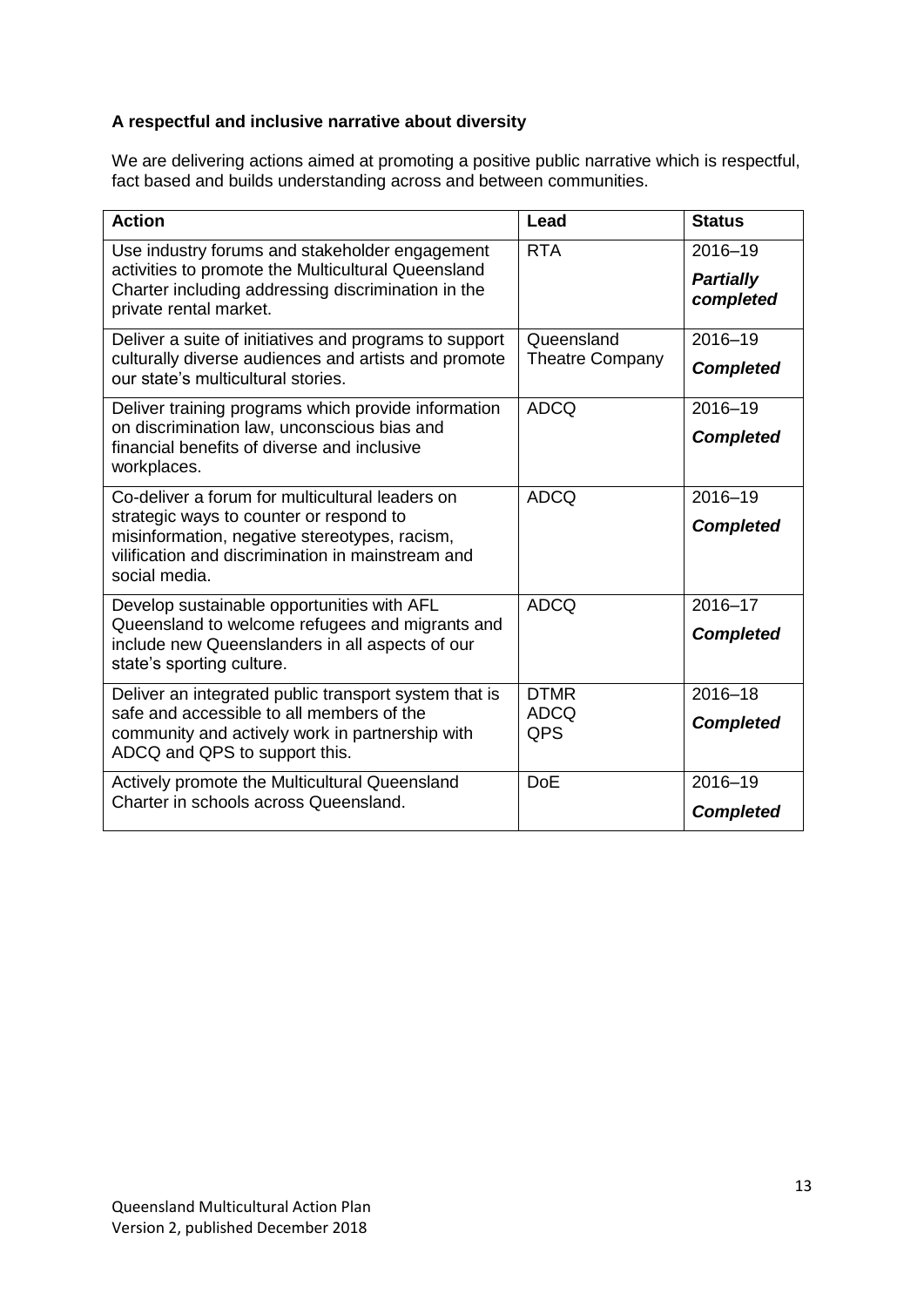# **Priority area 3: Economic opportunities**

#### **Outcomes**

Queensland gets the most benefit from our diversity and global connections Individuals supported to participate in the economy

#### **Queensland gets the most benefit from our diversity and global connections**

We are delivering actions which draw on and build upon the global connections that come from our state's diversity.

| <b>Action</b>                                                                                                                                                                                                                         | Lead         | <b>Status</b>               |
|---------------------------------------------------------------------------------------------------------------------------------------------------------------------------------------------------------------------------------------|--------------|-----------------------------|
| DoE International to deliver cultural workshops for<br>schools and departmental staff throughout<br>Queensland to foster more welcoming school<br>communities.                                                                        | <b>DoE</b>   | 2016-19<br><b>Completed</b> |
| Encourage a global approach to education and<br>future employment for both domestic and<br>international students through the participation of<br>international students in Queensland state<br>education.                            | <b>TIQ</b>   | 2016-19<br><b>Completed</b> |
| Enhance the international student experience<br>through the implementation of the \$25.3 million<br>International Education and Training Strategy to<br>Advance Queensland 2016-2026.                                                 | <b>TIQ</b>   | 2016-19<br><b>Completed</b> |
| Deliver the Advance Queensland Community Digital<br>Champions Pilot Program to encourage all<br>Queenslanders to participate in the global digital<br>economy.                                                                        | <b>DHPW</b>  | 2016-17<br><b>Completed</b> |
| <b>Implement the Advancing Small Business</b><br>Queensland Strategy 2016-20 to create an<br>environment in which Queensland is the place for<br>small businesses to start, grow and employ.                                          | <b>DESBT</b> | 2016-19<br><b>Completed</b> |
| Deliver the \$33.5 million Advance Queensland<br>connecting with Asia - tourism, jobs in the regions<br>strategy which will assist industry to provide a more<br>inclusive and welcoming tourism experience for key<br>Asian markets. | <b>DITID</b> | 2016-19<br><b>Completed</b> |
| Maximise Queensland's competitive position, drive<br>sustained growth in Queensland's tourism industry<br>and deliver jobs in regional Queensland through the<br>Queensland Asia Tourism Strategy 2016-2025.                          | <b>DITID</b> | 2016-19<br><b>Completed</b> |
| Strengthen global connections through diplomatic<br>visits which strengthen economic relations and<br>promote Queensland as a welcoming and<br>harmonious state.                                                                      | <b>DPC</b>   | 2016-19<br><b>Completed</b> |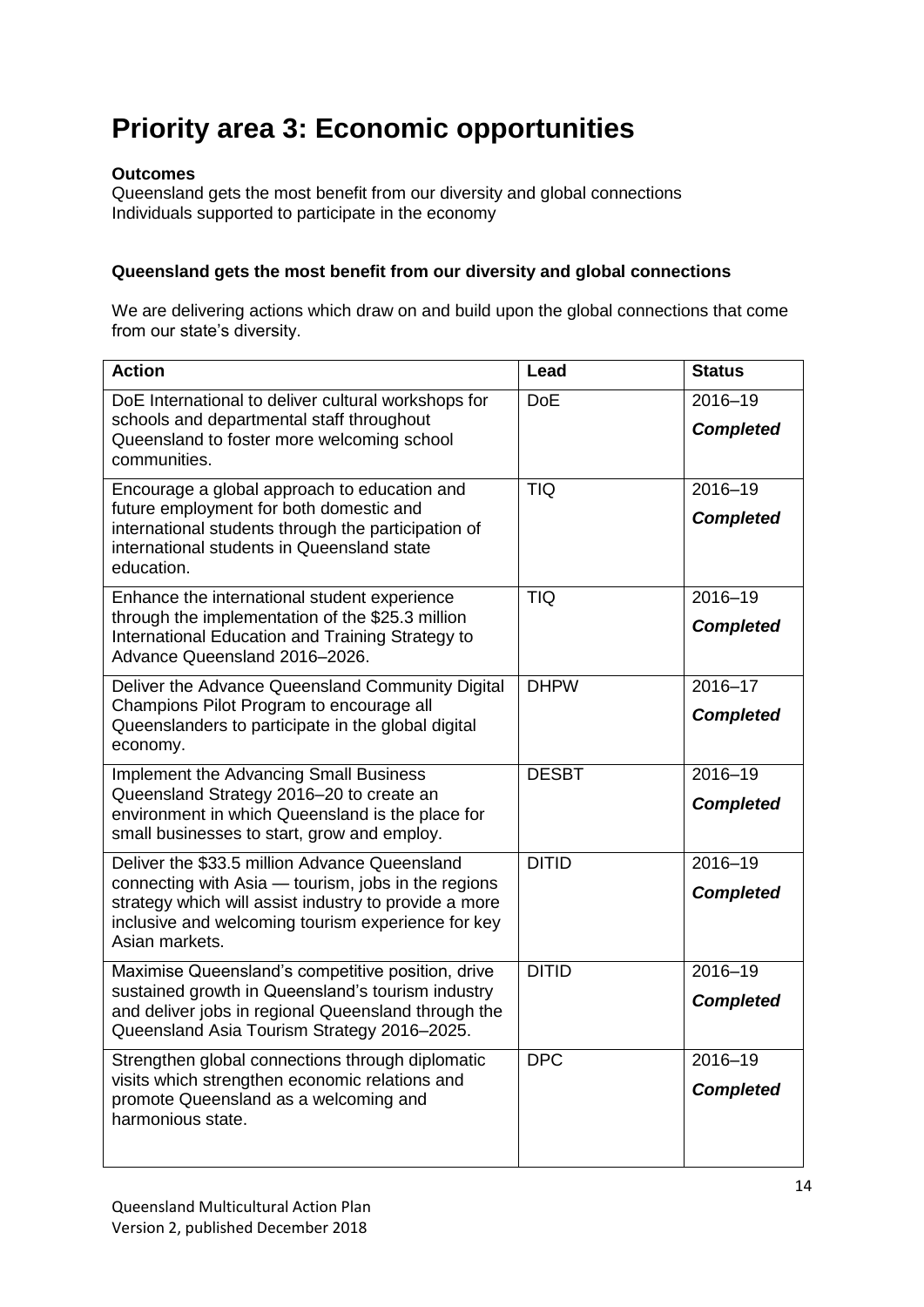| <b>Action</b>                                                                                                                                                                                                                | Lead         | <b>Status</b>    |
|------------------------------------------------------------------------------------------------------------------------------------------------------------------------------------------------------------------------------|--------------|------------------|
| All Queenslanders are encouraged to foster<br>innovation to build a new economy that creates jobs                                                                                                                            | <b>DITID</b> | 2016-19          |
| through the \$518 million Advance Queensland<br>initiative, which will support innovators, start-ups,<br>small business, industry and researchers and<br>prepare generations of Queenslanders for the jobs<br>of the future. |              | <b>Completed</b> |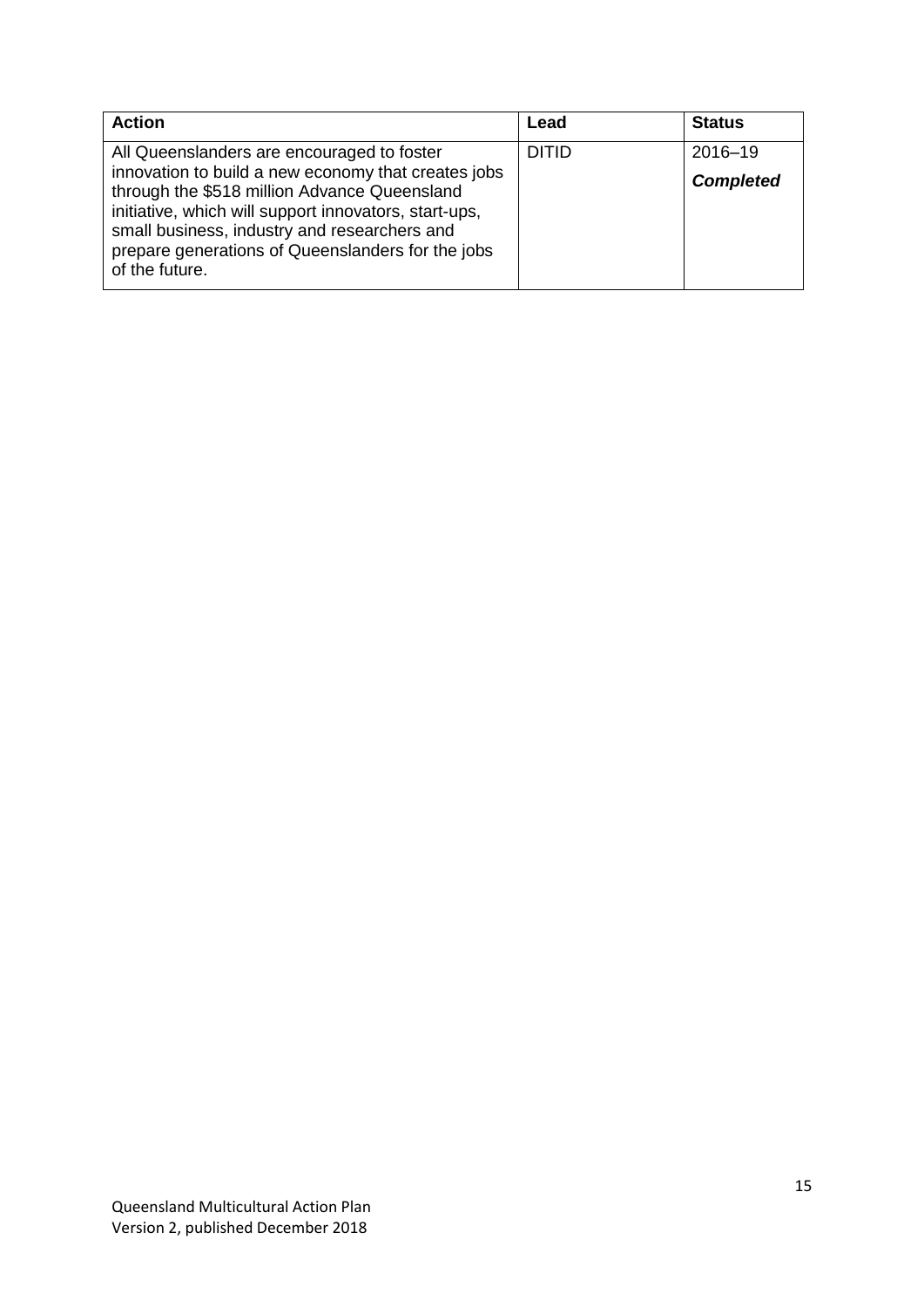#### **Individuals supported to participate in the economy**

We are ensuring Queenslanders from culturally diverse backgrounds are fully supported to participate in the economy and workforce in a way which meets their individual needs and .<br>goals.

| <b>Action</b>                                                                                                                                                                                                                                                      | Lead          | <b>Status</b>                                   |
|--------------------------------------------------------------------------------------------------------------------------------------------------------------------------------------------------------------------------------------------------------------------|---------------|-------------------------------------------------|
| Promote opportunities for people from culturally<br>diverse backgrounds to participate in the NDIS<br>workforce.                                                                                                                                                   | <b>DCDSS</b>  | 2016-19<br><b>Completed</b>                     |
| Showcase employment opportunities in the<br>agricultural sector to students from culturally diverse<br>backgrounds, through the Schools to Industry<br>Partnership program and provide direct links for<br>schools into industry opportunities at the local level. | <b>DAF</b>    | 2016-19<br><b>Completed</b>                     |
| Assist people from culturally diverse backgrounds<br>who are unemployed, under-utilised or under-<br>employed in the labour market to enter and stay in<br>the workforce through programs delivered under the<br>Skilling Queenslanders for Work initiative.       | <b>DESBT</b>  | 2016-19<br><b>Completed</b>                     |
| Deliver targeted leadership programs to support<br>international students to become future leaders.                                                                                                                                                                | <b>TIQ</b>    | $2016 - 19$<br><b>Completed</b>                 |
| Improve opportunities for business people from<br>diverse cultural backgrounds to successfully tender<br>for government work through delivery of Tendering<br>for Government Business workshops.                                                                   | <b>DSDMIP</b> | 2016-19<br><b>Completed</b>                     |
| Explore service delivery options to make it easier for<br>people to settle in Queensland by connecting them<br>to the support and services they need to achieve<br>meaningful employment.                                                                          | <b>DHPW</b>   | 2016-17<br><b>Completed</b>                     |
| Consider measures to improve the protection of<br>vulnerable workers and ensure improved and<br>effective regulation of the labour hire industry.                                                                                                                  | <b>DoE</b>    | 2016-18<br><b>Completed</b>                     |
| Transfer jurisdiction for workplace/employment<br>related antidiscrimination matters to the Queensland<br><b>Industrial Relations Commission and harness</b><br>opportunities to raise awareness of workplace<br>discrimination.                                   | <b>DoE</b>    | 2016-17<br><b>Completed</b>                     |
| Undertake targeted recruitment to promote<br>volunteering opportunities with the Queensland Fire<br>and Emergency Services State Emergency Service<br>and the Rural Fire Services to people from culturally<br>diverse backgrounds.                                | <b>QFES</b>   | 2016-19<br><b>Partially</b><br>completed        |
| Engage with culturally diverse community<br>organisations to identify barriers and generate<br>solutions to increase participation in formal<br>volunteering opportunities.                                                                                        | <b>DCDSS</b>  | 2016-19<br><b>Partially</b><br><b>Completed</b> |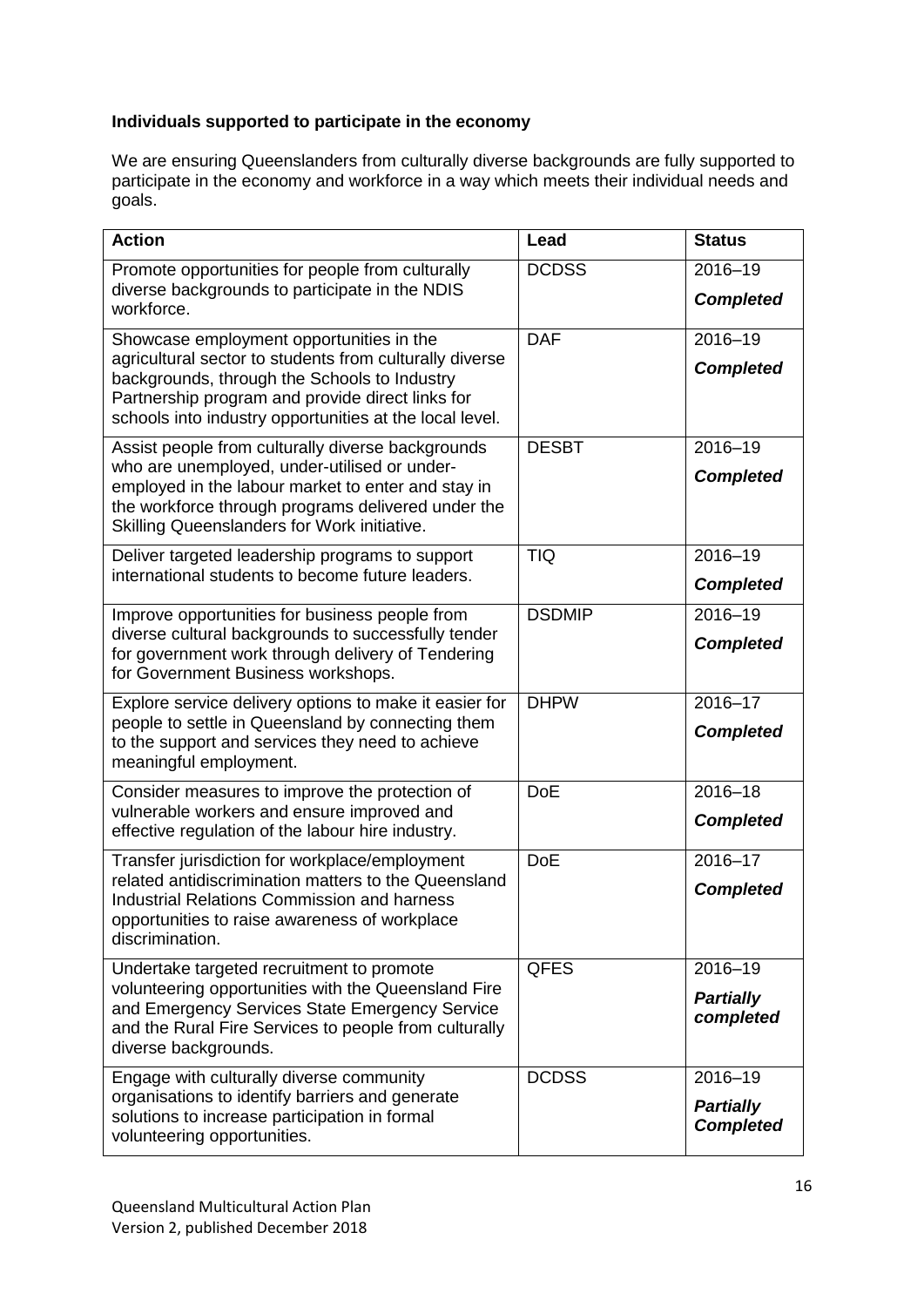| <b>Action</b>                                                                                                                                                                                                                                                                       | Lead                   | <b>Status</b>                      |
|-------------------------------------------------------------------------------------------------------------------------------------------------------------------------------------------------------------------------------------------------------------------------------------|------------------------|------------------------------------|
| Deliver a volunteering strategy to drive increased<br>participation in formal volunteering opportunities,<br>including actions that target culturally diverse<br>individuals and communities.                                                                                       | <b>DCDSS</b>           | 2016-19<br><b>Not</b><br>completed |
| Provide targeted support to empower and enable<br>small business owners and operators of all<br>backgrounds to get a better start in their business,<br>survive the tough first four years, increase their<br>digital capabilities and reach their ambitions to grow<br>and employ. | <b>DESBT</b>           | 2016-19<br><b>Completed</b>        |
| Support improved economic outcomes for students<br>by working with employers to provide opportunities<br>for work observation and work experience linked to<br>English language learning, core skills for work and<br>Australian workplace culture.                                 | <b>TAFE Queensland</b> | 2016-19<br><b>Completed</b>        |
| Foster a diverse volunteer workforce for the Gold<br>Coast 2018 Commonwealth Games by promoting<br>volunteering opportunities and working with<br>organisations to encourage culturally diverse<br>volunteers.                                                                      | <b>GOLDOC</b>          | 2016-18<br><b>Completed</b>        |

**.** 

 $2$  Departmental considerations are determining the most appropriate mechanism by which to increase participation in formal volunteering opportunities, including actions that target culturally diverse individuals and communities.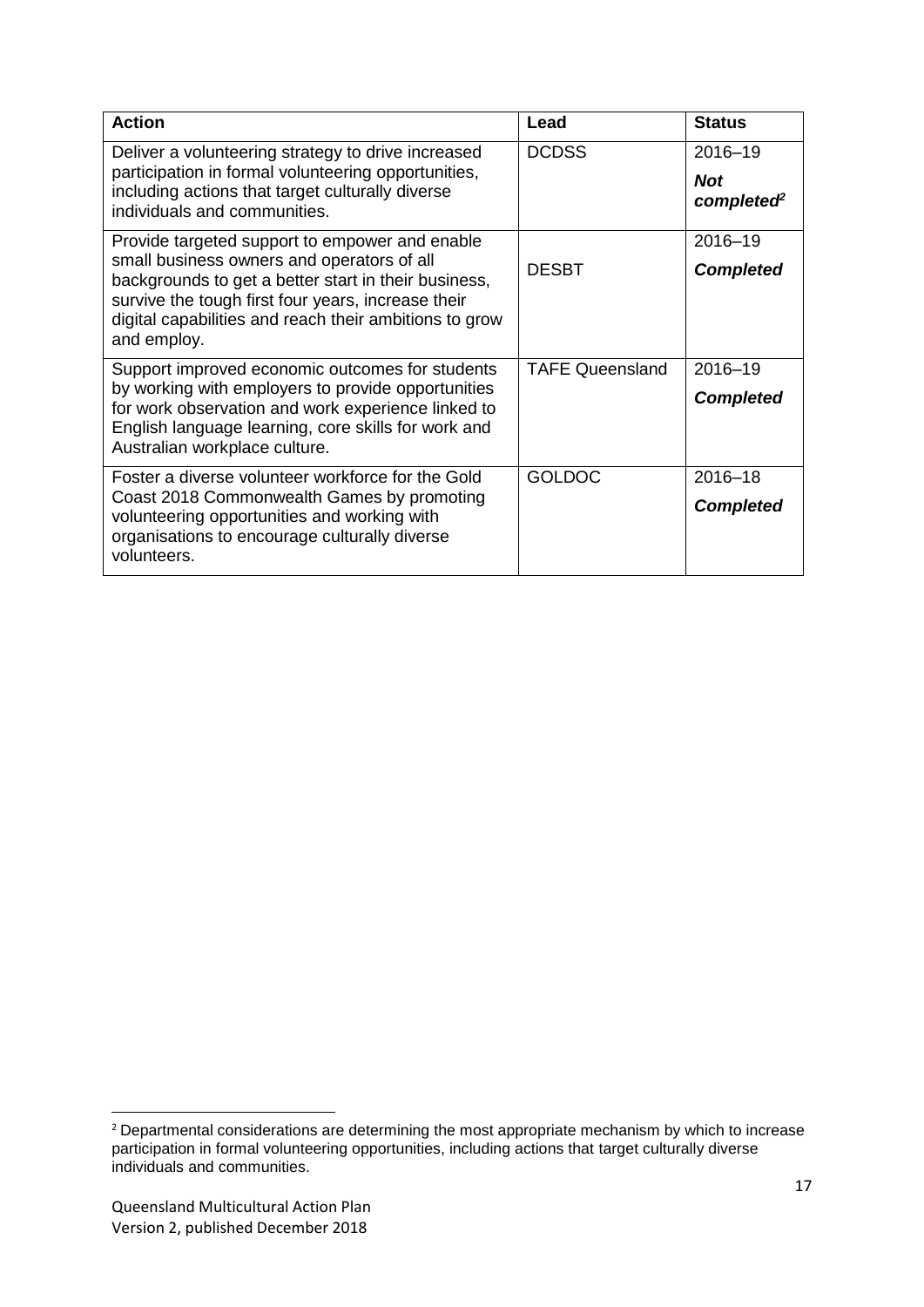# **Abbreviations**

| <b>ADCQ</b>   | Anti-Discrimination Commission Queensland                                                   |
|---------------|---------------------------------------------------------------------------------------------|
| <b>DAF</b>    | Department of Agriculture and Fisheries                                                     |
| <b>DATSIP</b> | Department of Aboriginal and Torres Strait Islander Partnerships                            |
| <b>DCDSS</b>  | Department of Communities, Disability Services and Seniors                                  |
| <b>DCSYW</b>  | Department of Child Safety, Youth and Women                                                 |
| <b>DESBT</b>  | Department of Employment, Small Business and Training                                       |
| <b>DES</b>    | Department of Environment and Science                                                       |
| <b>DHPW</b>   | Department of Housing and Public Works                                                      |
| <b>DITID</b>  | Department of Innovation, Tourism Industry Development and the<br><b>Commonwealth Games</b> |
| <b>DJAG</b>   | Department of Justice and Attorney-General                                                  |
| <b>DLGRMA</b> | Department of Local Government, Racing and Multicultural Affairs                            |
| <b>DNRME</b>  | Department of Natural Resources, Mines and Energy                                           |
| <b>DoE</b>    | Department of Education                                                                     |
| DPC           | Department of the Premier and Cabinet                                                       |
| <b>DSDMIP</b> | Department of State Development, Manufacturing, Infrastructure<br>and Planning              |
| <b>DTMR</b>   | Department of Transport and Main Roads                                                      |
| <b>ECQ</b>    | <b>Electoral Commission Queensland</b>                                                      |
| <b>GOLDOC</b> | Gold Coast 2018 Commonwealth Games Corporation                                              |
| <b>HHS</b>    | <b>Hospital and Health Services</b>                                                         |
| <b>LAQ</b>    | <b>Legal Aid Queensland</b>                                                                 |
| <b>PSC</b>    | <b>Public Service Commission</b>                                                            |
| QCAT          | Queensland Civil and Administrative Tribunal                                                |
| QCS           | <b>Queensland Corrective Services</b>                                                       |
| <b>QFES</b>   | Queensland Fire and Emergency Services                                                      |
| QH            | <b>Queensland Health</b>                                                                    |
| QMHC          | Queensland Mental Health Commission                                                         |
| QPS           | <b>Queensland Police Service</b>                                                            |
| QT            | Queensland Treasury                                                                         |
| <b>RTA</b>    | <b>Residential Tenancies Authority</b>                                                      |
| <b>SLQ</b>    | State Library of Queensland                                                                 |
| <b>TIQ</b>    | <b>Trade and Investment Queensland</b>                                                      |